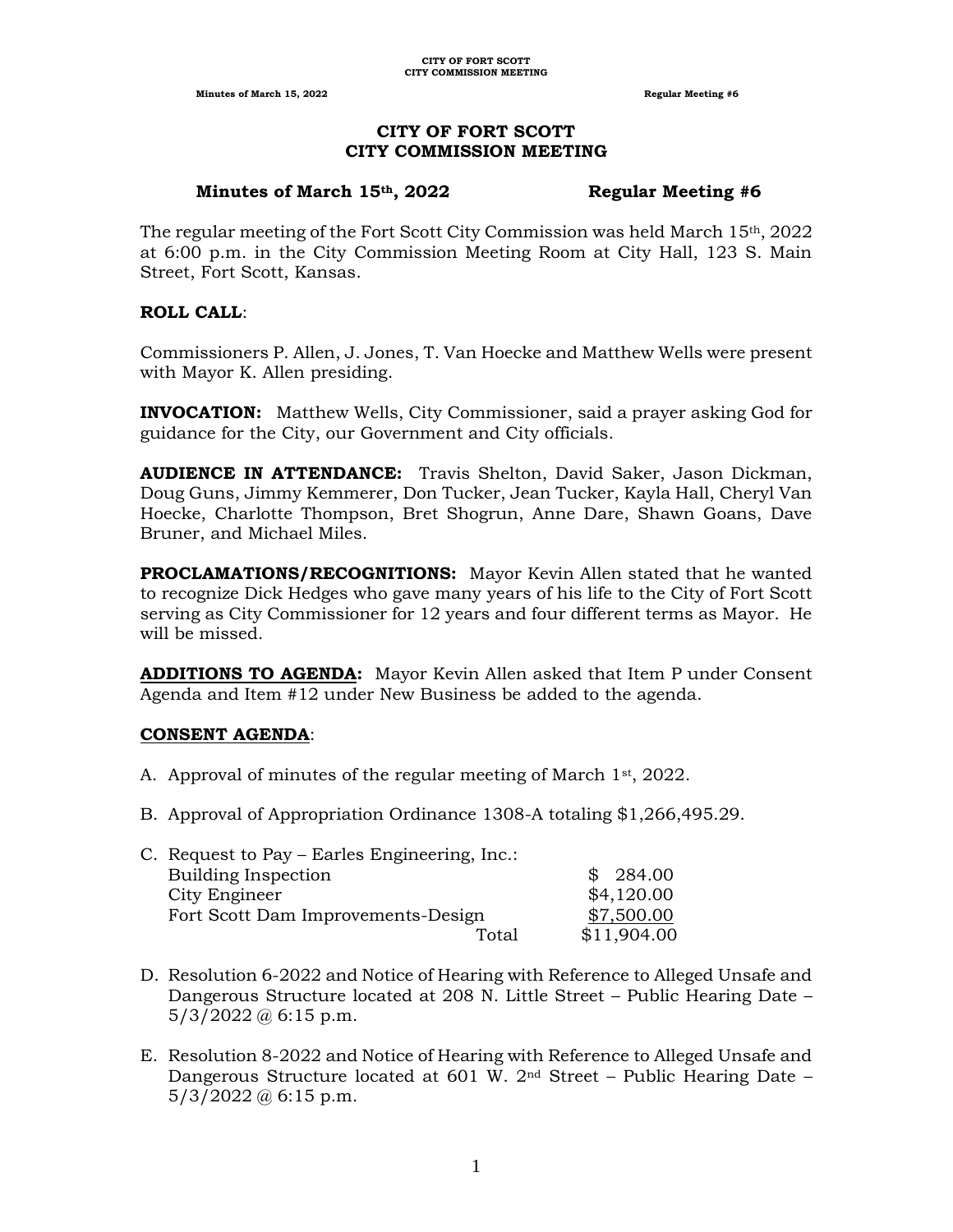- F. Resolution 9-2022 and Notice of Hearing with Reference to Alleged Unsafe and Dangerous Structure located at 1409 S. Ransom Street – Public Hearing Date  $-5/3/2022$  @ 6:15 p.m.
- G. Resolution 10-2022 and Notice of Hearing with Reference to Alleged Unsafe and Dangerous Structure located at 220 S. Judson Street – Public Hearing Date –  $5/3/2022$  @ 6:15 p.m.
- H. Resolution 11-2022 and Notice of Hearing with Reference to Alleged Unsafe and Dangerous Structure and Accessory Structure located at 316 S. Heylman Street – Public Hearing Date –  $5/3/2022 \omega$  6:15 p.m.
- I. Resolution 12-2022 and Notice of Hearing with Reference to Alleged Unsafe and Dangerous Structure and Accessory Structure located at 731 S. Heylman Street – Public Hearing Date –  $5/3/2022 \omega$  6:15 p.m.
- J. Resolution 13-2022 and Notice of Hearing with Reference to Alleged Unsafe and Dangerous Structure and Accessory Structure located at 604 W. 5th Street – Public Hearing Date –  $5/3/2022 \omega$  6:15 p.m.
- K. Resolution 14-2022 and Notice of Hearing with Reference to Alleged Unsafe and Dangerous Structure and Accessory Structure located at 722 S. Heylman Street – Public Hearing Date –  $5/3/2022$  @ 6:15 p.m.
- L. Resolution 15-2022 and Notice of Hearing with Reference to Alleged Unsafe and Dangerous Structure and Accessory Structure located at 312 S. Heylman Street – Public Hearing Date –  $5/3/2022 \omega$  6:15 p.m.
- M. Resolution 16-2022 and Notice of Hearing with Reference to Alleged Unsafe and Dangerous Structure and Accessory Structure located at 1021 W. 4th Street – Public Hearing Date –  $5/3/2022$  @ 6:15 p.m.
- N. Resolution 17-2022 and Notice of Hearing with Reference to Alleged Unsafe and Dangerous Structure and Accessory Structure located at 623 Short Street – Public Hearing Date –  $5/3/2022$  @ 6:15 p.m.
- O. February financials
- P. Request to Pay Olsson Associates Airport Engineering Rehabilitate Runway Project - \$16,080.00

Pete mentioned copies of the letter that Ryan Collier referenced regarding the fence at  $12<sup>th</sup>$  and Main. He also asked for the copies of the three letters sent by the City Attorney. He has not received these at all.

City Manager will get this information to him.

Pete asked if Jason Dickman had a proposal for Manhole 148 for inspections. He would like to see it as soon as possible.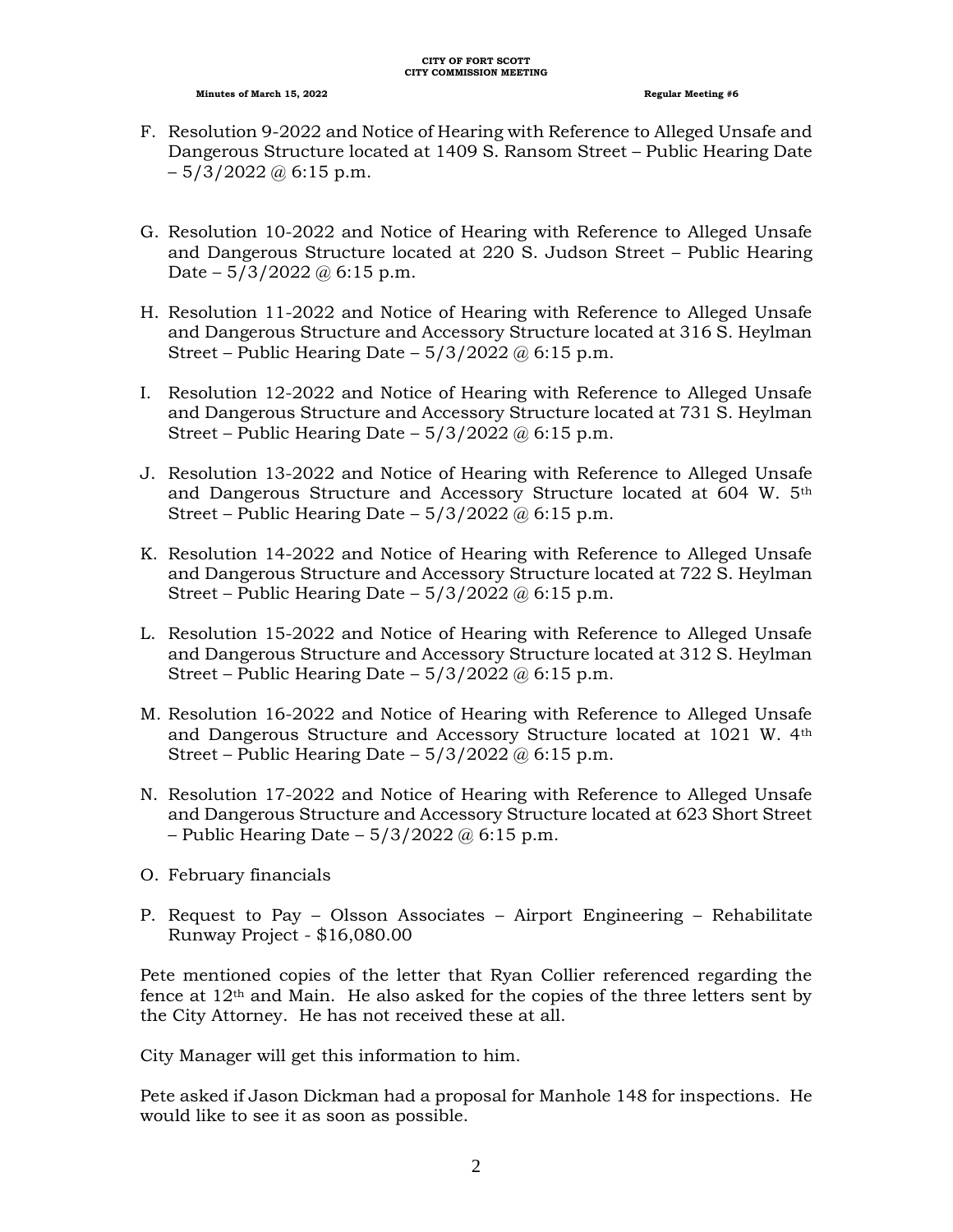#### **CITY OF FORT SCOTT CITY COMMISSION MEETING**

#### **Minutes of March 15, 2022 Regular Meeting #6**

J. Jones moved to approve the Consent Agenda including Item P. T. Van Hoecke seconded. All voted aye.

#### **APPROVED CONSENT AGENDA INCLUDING ITEM P.**

#### **Public Comment:**

(Sign up required. Comments on any topic not on the agenda and limited to 5 minutes per person, at Commission discretion)

Anne Dare: Ms. Dare stated that she appreciated the Street Advisory Bord and their listening to the public recently at their meeting on the subject of brick streets. She urged them to remember the water, sewer, and gas lines underneath the streets. She asked if they had a Capital Improvement Plan for their streets. She realized that they have had some challenging decisions recently on streets and other issues.

City Manager said that they have a list of the worst streets in town. He is working with Charles Gentry, Chairman of the Street Advisory Board on the brick street issue. He asked her for time to get the CIP plan created. He is in his  $9<sup>th</sup>$  week.

Shawn Goans – Mr. Goans asked about the Wall Street expansion project and where the City was on it. He has had a business there seven years and stated there is a parking issue. He is concerned that they will remove parking on Wall Street and where citizens will park. His business uses this parking area all the time. He also mentioned that citizens walk across Wall Street all the time. He asked where the vehicles would go and park? This will affect his business greatly.

P. Allen stated that this is not the time to discuss it. It is in the planning stages still.

#### **Appearances:**

Jesse Hazen – Request to use Riverfront Park – Car & Bike Show for Good Ol' Days – Mr. Hazen appeared before the Commission and requested the use of the Riverfront Loop Road for the Good Ol' Days Car and Bike Show. They would like to use this all day on Saturday, June 4th, 2022. He mentioned that he has talked to Jerry Witt of the Riverfront Authority Committee, and he is fine with this group using the park.

T. Van Hoecke moved to approve the use of Riverfront Park and the Loop Road for the Good Ol' Days Car and Bike Show on June 4th, 2022. K. Allen seconded. All voted aye.

# **APPROVED THE USE OF RIVERFRONT PARK AND THE LOOP ROAD FOR THE GOOD OL' DAYS CAR AND BIKE SHOW ON SATURDAY, JUNE 4TH, 2022.**

Kayla Hall – Good Ol' Days donation – Ms. Hall said that this is the 41<sup>st</sup> year of Good Ol' Days. This event brings lots and lots of visitors to down. All their committee members serve on a volunteer basis. She asked the City Commission for a \$5,000 donation for Good Ol' Days to be able to bring in more events.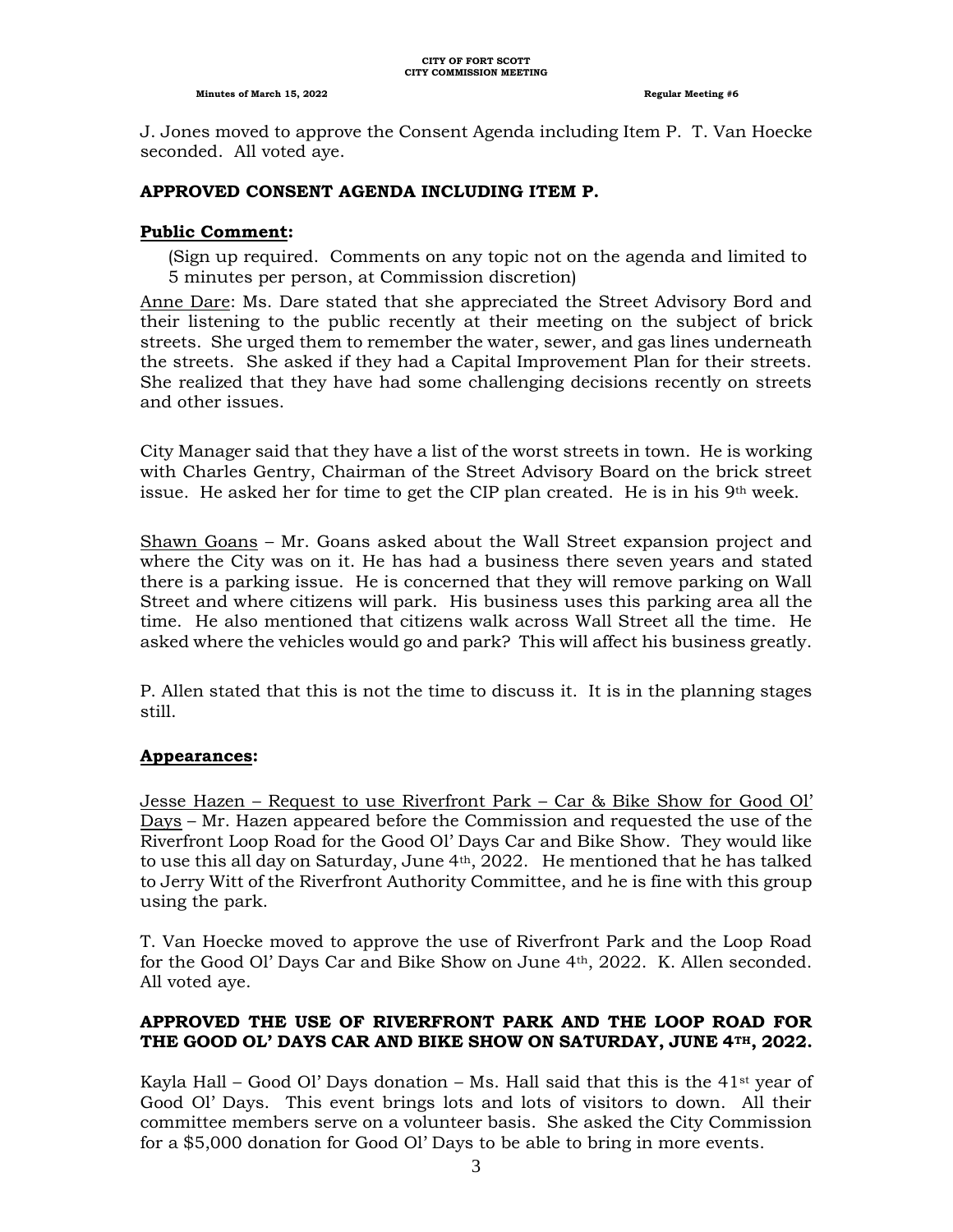City Manager said that there is funding in economic development from the sale of the First Source building.

M. Wells moved to approve to allocate \$5,000.00 to the Good Ol' Days event from the economic development fund. T. Van Hoecke seconded. All voted aye.

## **APPROVED TO ALLOCTE \$5,000.00 TO THE GOOD OL' DAYS EVENT FROM THE ECONOMIC DEVELOPMENT FUND.**

#### **Old Business:**

1. Demolition Agreement Changes (newest changes highlighted in blue) – City Manager stated that before them was the demolition agreement with the new changes highlighted in blue. He went over the proposed changes with them.

Discussion was held over the time frame from signing of the agreement to when the structure has to be completed. It was discussed that it would be good for the City Manager, City Attorney, and two City Commissioners along with Codes to sit down and go over this agreement.

City Manager will get this done and email out the proposed agreement to the Commission.

2. Business License Discussion (Matthew Wells) – Matthew Wells made a motion to develop a directory/contractor listing under the Codes Department with assistance from the Fire and Police Departments for information they will nee and pull a staff person from City Hall to assist with this project.

Discussion was held regarding enforcement and if there would be a gee associated with it.

Matthew said that there would be no fee and it would be voluntarily submitted to the City.

Discussion was held regarding the form and the information needed and what Dispatch uses for an Emergency Contact form.

Josh asked the City Clerk to email this out to the Commission as she recently emailed it out to him.

Discussion was held if a fee is not assessed this yet, and if it will be assessed in the future.

Matthew Wells' motion died for lack of a second.

M. Wells made a motion for the Police and Fire Department along with Codes to work on this emergency contact form and bring back to them at the next meeting. P. Allen seconded. P. Allen and M. Wells voted aye. J. Jones, T. Van Hoecke, and K. Allen voted no. Motion denied 3-2.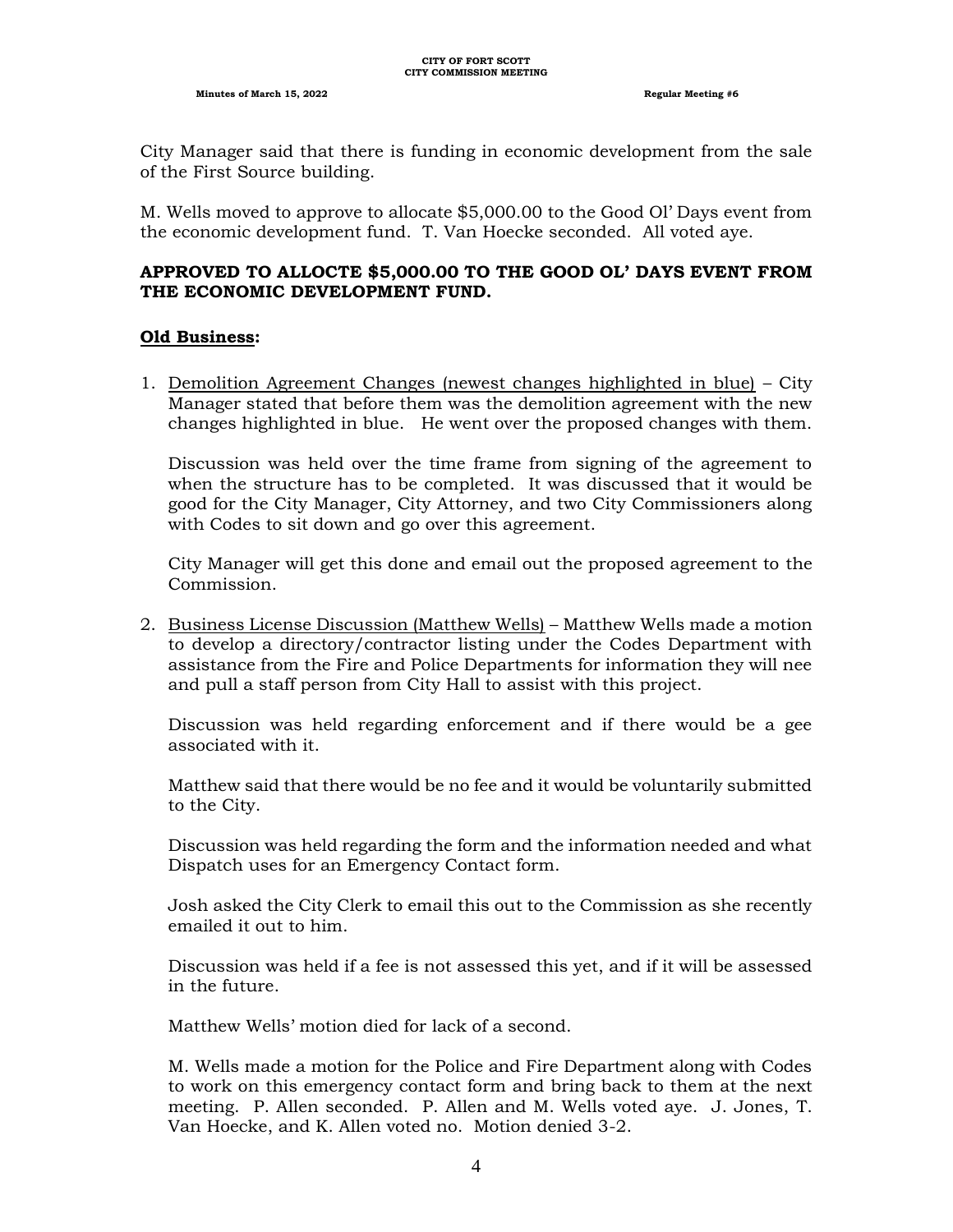# **DENIED MOTION FOR THE POLICE AND FIRE DEPARTMENT ALONG WITH CODES TO WORK ON THIS EMERGENCY CONTACT FORM AND BRING BACK TO THEM AT THE NEXT MEETING.**

3. Consideration of Special Street Maintenance Program for the City of Fort Scott for 2022 (Matthew Wells) – Matthew Wells stated that he and Pete worked with the City Manager and the City Public Works staff for the plan for 2022 for streets and where the funding is coming from.

Pete stated that there is \$200,000 in additional funding. The City will have three crews: crack filling crew, brick street crew, and a special crew. Pete asked the Commission to approve this policy. He said that the policy can be changed but we need to make this a policy.

Discussion was held regarding the Request for Proposals that was recently sent out that the City Manager composed.

Discussion was held regarding asphalting Cooper Street instead of doing the cape seal that is out for RFP's.

Josh said that he doesn't want to accept this policy with the verbiage in it. The original plan was a double chip seal for Cooper Street.

Tim said that he also has an issue with this policy.

Josh said that we have two streets that still are not finished yet – Cooper and Andrick Street.

Matthew said that we are elected to make decisions for the public.

M. Wells made a motion to adoption the Special Street Maintenance Program and approve to asphalt Cooper Street instead of using the cape seal on it. His motion died for lack of a second.

J. Jones moved to send out an addendum for Cooper Street to be asphalted. His motion died for lack of a second.

T. Van Hoecke moved to send out a Request for Proposals for 6" of asphalt for Cooper Street. J. Jones seconded. J. Jones, T. Van Hoecke, and K. Allen voted aye. P. Allen and M. Wells abstained. Motion carried 3-2.

# **APPROVED TO SEND OUT A REQUEST FOR PROPOSALS FOR 6" OF ASPHALT FOR COOPER STREET.**

4. Consideration of Ordinance No. 3603 – Changing Parks Advisory Board from five to seven members – City Manager said that this ordinance changes the number of board members from five to seven.

J. Jones moved to approve Ordinance No. 3603 which raises the Parks Advisory Board from five members to seven members. M. Wells seconded. J.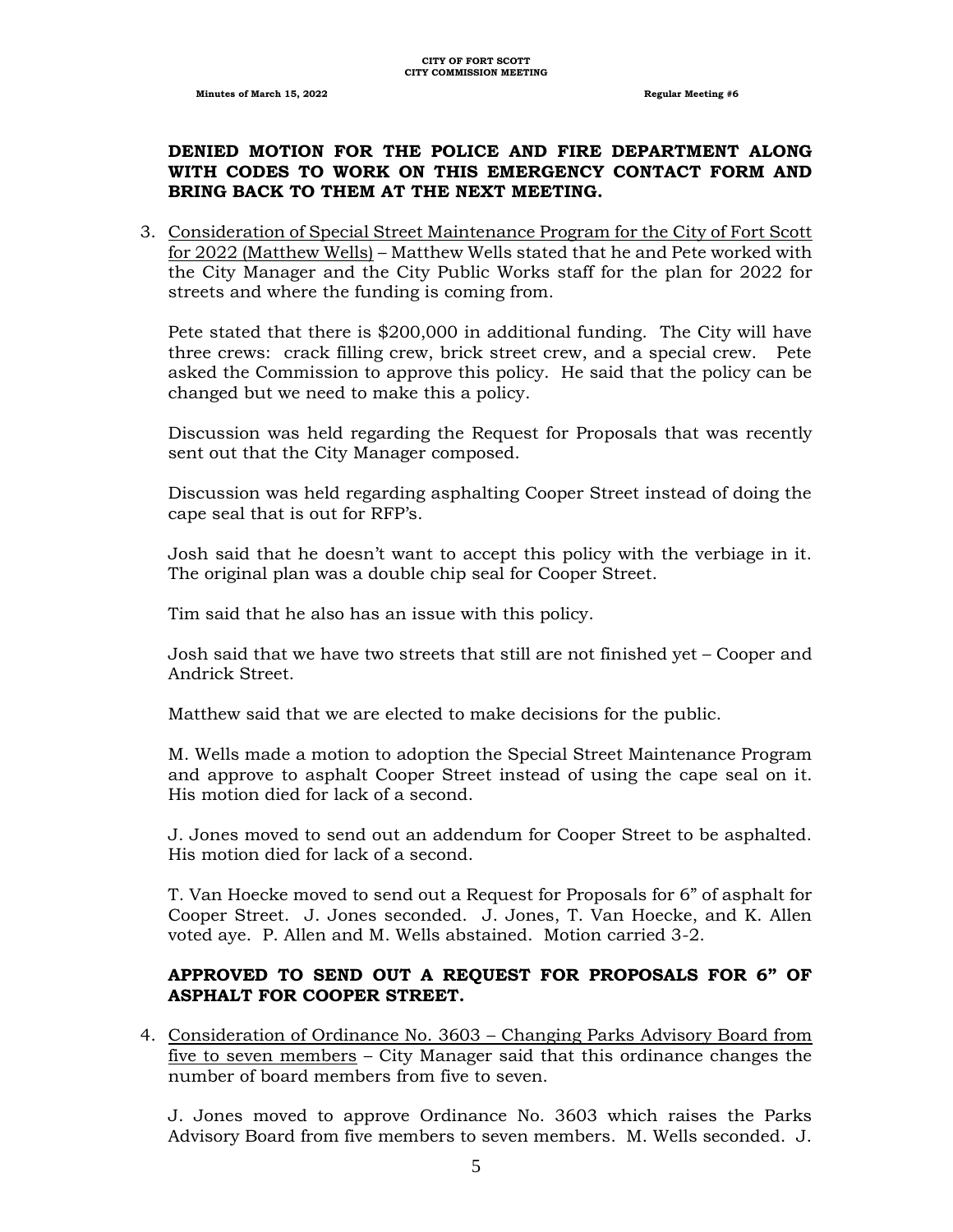Jones, T. Van Hoecke, M. Wells, and K. Allen voted aye. P. Allen abstained. Motion carried 4-1.

# **APPROVED ORDINANCE NO. 3603 AMENDING THE MEMBERSHIP – TERMS OF THE FORT SCOTT PARKS BOARD FOR THE CITY OF FORT SCOTT AND THE FORT SCOTT MUNICIPAL CODE.**

#### **New Business:**

1. Consideration of Temporary Notes – Fort Scott River Intake Project (Bret Shogren – Stifel) – Approval of Resolution No 18-2022 which amends Resolution 46-2018 which authorized Improvements to the City's public water supply system and provided for the payment of the costs thereof. Approval of Resolution No. 19-2022 authorizing the sale of General Obligation Temporary Notes – Mr. Shogren, Stifel, informed the Commission that the River Intake Project has an overage of \$500,000. The plan is to construct the project and sell the permanent financing to U.S. Rural Development. It has come to their attention that there are some shortfalls to this project. This is not uncommon. He can issue a new temporary note to pay off the 2019 temporary note. This note would be paid off in 2023. He gave the City a schedule of events for the temporary note. The sale would be on April  $19<sup>th</sup>$ ,  $2022$  and bids would be opened. On April  $19<sup>th</sup>$ ,  $2022$  he will appear again before the Commission with the results of the bid.

T. Van Hoecke moved to approve Resolution No. 18-2022 authorizing the offering for sale of General Obligation Temporary Notes, Series 2022-1, of the City of Fort Scott, Kansas. J. Jones seconded. All voted aye.

# **APPROVED RESOLUTION NO. 18-2022 AUTHORIZING THE OFFERING FOR SALE OF GENERAL OBLIGATION TEMPORARY NOTES, SERIES 2022-1, OF THE CITY OF FORT SCOTT, KANSAS.**

J. Jones moved to approve Resolution No. 19-2022 of the City of Fort Scott, Kansas, amending Resolution No. 46-2018 which authorized improvements to the City's public water supply and provided for the payment of the costs thereof. T. Van Hoecke seconded. All voted aye.

# **APPROVED RESOLUTION NO. 19-2022 OF THE CITY OF FORT SCOTT, KANSAS, AMENDING RESOLUTION NO. 46-2018 WHICH AUTHORIZED IMPROVEMENTS TO THE CITY'S PUBLIC WATER SUPPLY AND PROVIDED FOR THE PAYMENT OF THE COSTS THEREOF.**

2. Consideration of Letters of Interest – Parks Advisory Board – City Manager said that there were two letters of interest received for the Parks Advisory Board. They are from Troy McCloughan and Christopher Catalano.

J. Jones moved to approve the two individuals who applied to the Parks Advisory Board. T. Van Hoecke seconded. All voted aye.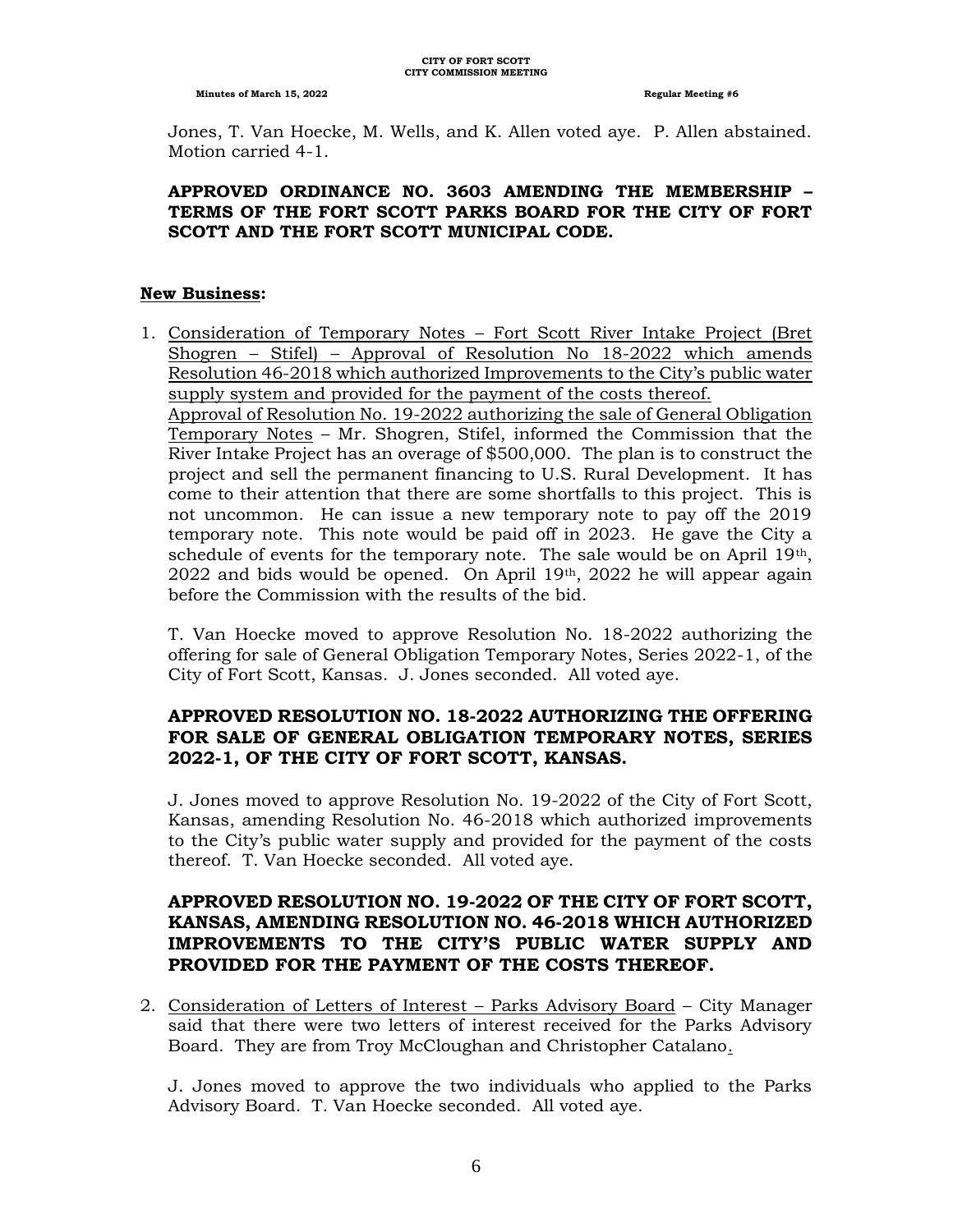#### **APPROVED TROY MCCLOUGHAN AND CHRISTOPHER CATALANO TO THE PARKS ADVISORY BOARD.**

3. Consideration of Letters of Interest – Lake Advisory Board – Josh said that the Lake Advisory Board recommended the appointment of Matt Noll to the Lake Advisory Board. There was also a letter of interest from Shayne Johnston.

J. Jones made a motion to appoint Shayne Johnston to the Lake Advisory Board. T. Van Hoecke seconded. J. Jones, T. Van Hoecke, and M. Wells voted aye. P. Allen voted no. K. Allen abstained. Motion carried 3-1-1.

# **APPROVED APPOINTMENT OF SHAYNE JOHNSTON TO THE LAKE ADVISORY BOARD TO REPLACE NANCY VAN ETTEN.**

4. Consideration of Bids – Wastewater Treatment Plant Ground Lease – City Manager said that there were three bids received for the ground lease at the Wastewater Treatment Plant. There is approximately 104 acres. The high bid is from Mike Fritter of Richards, Missouri in the amount of \$16,225; the next bid was from Joe Wimmer in the amount of \$15,800.00; and the last bid was from Ed Karleskint in the amount of \$12,000.00. Approval for the high bid was recommended.

J . Jones moved to approve the high bid from Mike Fritter of Richards, Missouri in the amount of \$16,225.00 for the ground lease at the Wastewater Treatment Plant. K. Allen seconded. All voted aye.

# **APPROVED THE HIGH BID FROM MIKE FRITTER OF RICHARDS, MISSOURI IN THE AMOUNT OF \$16,225.00 FOR THE GROUND LEAST AT THE WASTEWATER TREATMENT PLANT.**

5. Consideration of Bid – 17th & Eddy Drainage Project – Jason Dickman, Earles Engineering Inc. informed the Commission that bids were taken for the 17th and Eddy drainage project. There were four (4) bids received with the low bid from J. Richardson Construction of Olathe, Kansas in the amount of \$267,133.00. This includes the alternate #1 to use concrete instead of asphalt.

J. Jones moved to approve the low bid from J. Richardson Construction of Olathe, Kansas in the amount of  $$267,133.00$  for the drainage project at  $17<sup>th</sup>$ and Eddy. M. Wells seconded. All voted aye.

### **APPROVE THE LOW BID FROM J. RICHARDSON CONSTRUCTION OF OLATHE, KANSAS IN THE AMOUNT OF \$267,133.00 FOR THE DRAINAGE PROJECT AT 17TH AND EDDY.**

6. Consideration of Adoption of Ordinance No. 3591 – Uniform Public Offense Code – Effective  $4/1/2022$  – Travis Shelton, Chief of Police, informed the Commission that this ordinance adopts the Uniform Public Offense Code for Kansas cities and will allow the Fort Scott Municipal Court to prosecute misdemeanors. There are a few violations that will still be prosecuted in District Court and those are repealed in this ordinance.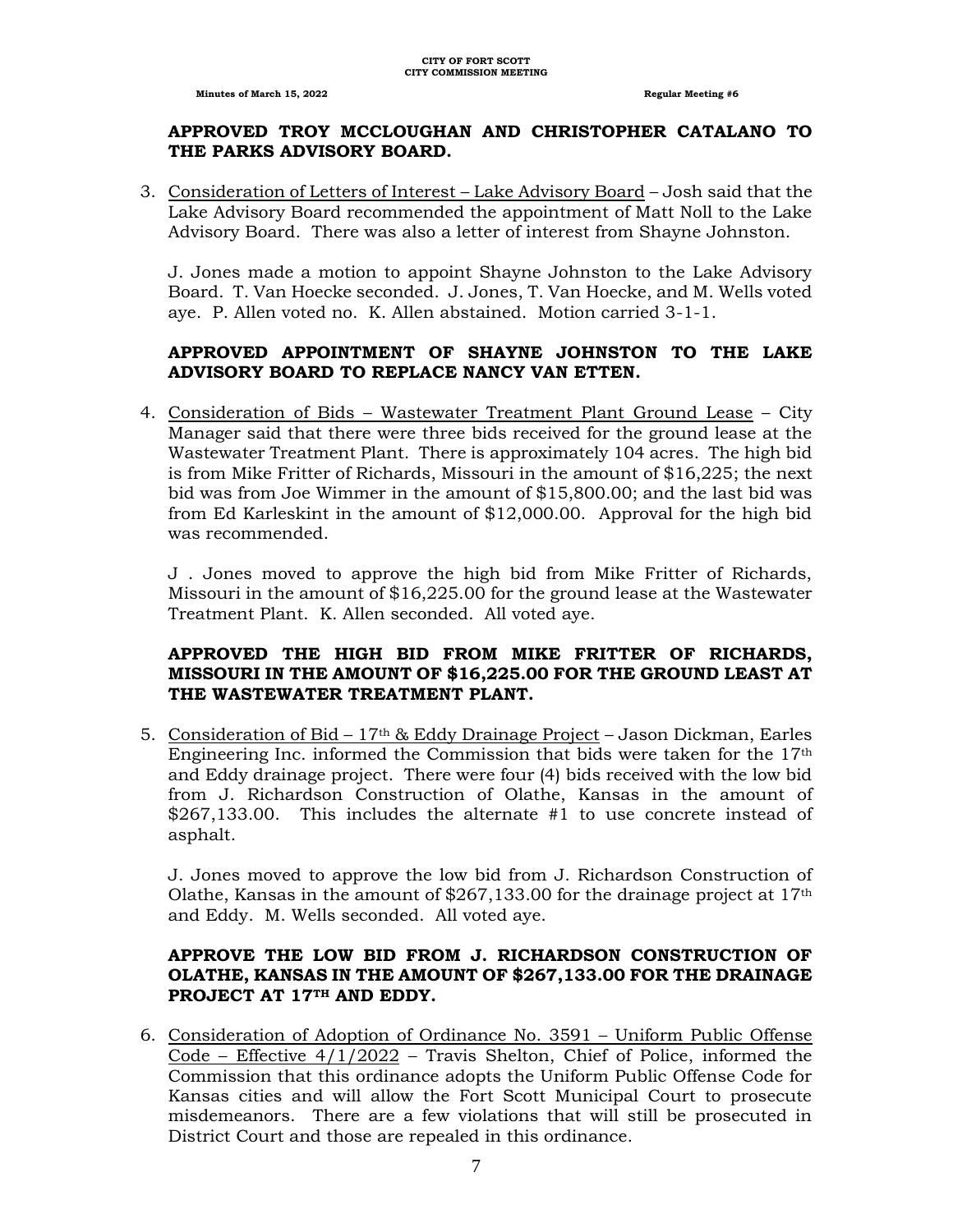**Minutes of March 15, 2022 Regular Meeting #6 Regular Meeting #6** 

T. Van Hoecke moved to adopt Ordinance No. 3591 – the Uniform Public Offense Code. J. Jones seconded. All voted aye.

**APPROVED ORDINANCE NO. 3591 ADDING SECTION 10.05 REGULATING PUBLIC OFFENSES WITHIN THE CORPORATE LIMITS OF THE CITY OF FORT SCOTT, KANSAS; INCORPORATING BY REFERENCE THE UNIFORM PUBLIC OFFENSE CODE FOR KANSAS CITIES, 37TH EDITION, WITH CERTAIN OMISSIONS, CHANGES, AND ADDITIONS, PRESCRIBING ADDITIONAL REGULATIONS AND PROVIDING CERTAIN PENALTIES.**

7. Consideration of Adoption of Ordinance No. 3592 – Establishment of a Fingerprint Fee for the Fort Scott Municipal Court - Travis Shelton, Chief of Police, informed the Commission that the Fort Scott Municipal Court has not had a fingerprint fee before and with the misdemeanors being prosecuted, some defendants will be required to be fingerprinted. This fee is at \$45.00.

J. Jones moved to approve Ordinance No. 3592 creating a fingerprint fee. M. Wells seconded. All voted aye.

# **APPROVED ORDINANCE NO. 3592 ESTABLISHING A FEE FOR FINGERPRINTING FOR THE MUNICIPAL COURT OF THE CITY OF FORT SCOTT, KANSAS AND CREATING SECTION 10.05.10, CREATION OF A FINGERPRINT FEE IN THE FORT SCOTT MUNICIPAL CODE.**

8. Consideration of Adoption of Ordinance No. 3593 – Establishment of a Warrant Fee for the Fort Scott Municipal Court - Travis Shelton, Chief of Police, informed the Commission that there has not been a warrant fee for the Fort Scott Municipal Court. This ordinance establishes a \$25.00 warrant fee per warrant.

M. Wells moved to establish a warrant fee for the Fort Scott Municipal Court. T. Van Hoecke seconded. All voted aye.

## **APPROVED ORDINANCE NO. 3593 ESTABLISHING A FEE FOR SERVING A WARRANT FOR THE FORT SCOTT MUNICIPAL COURT OF THE CITY OF FORT SCOTT, KANSAS AND CREATING SECTION 10.05.10, CREATION OF WARRANT FEE IN THE FORT SCOTT MUNICIPAL CODE.**

9. Discussion of Fire Department coverage territory expansion – Michael Miles, Deputy Fire Chief, informed the Commission that the Fire Department is considering a program that the Nevada Fire Department utilizes. Currently the Fort Scott Fire Department responds to fire calls within the City limits. The Fire Department will respond to other agencies upon request with our mutual aid agreements. They are researching expanding the Fire Department's coverage into Scott Township's district. This would be provided by agreeing to an annual membership fee to cover the costs of responding to fire calls outside the City limits. The annual membership would be an at-will agreement. The Fire Department does not wish to force this on any resident. This would take some planning and designating the properties into Dispatch's CAD system which is a service we currently have. This would help County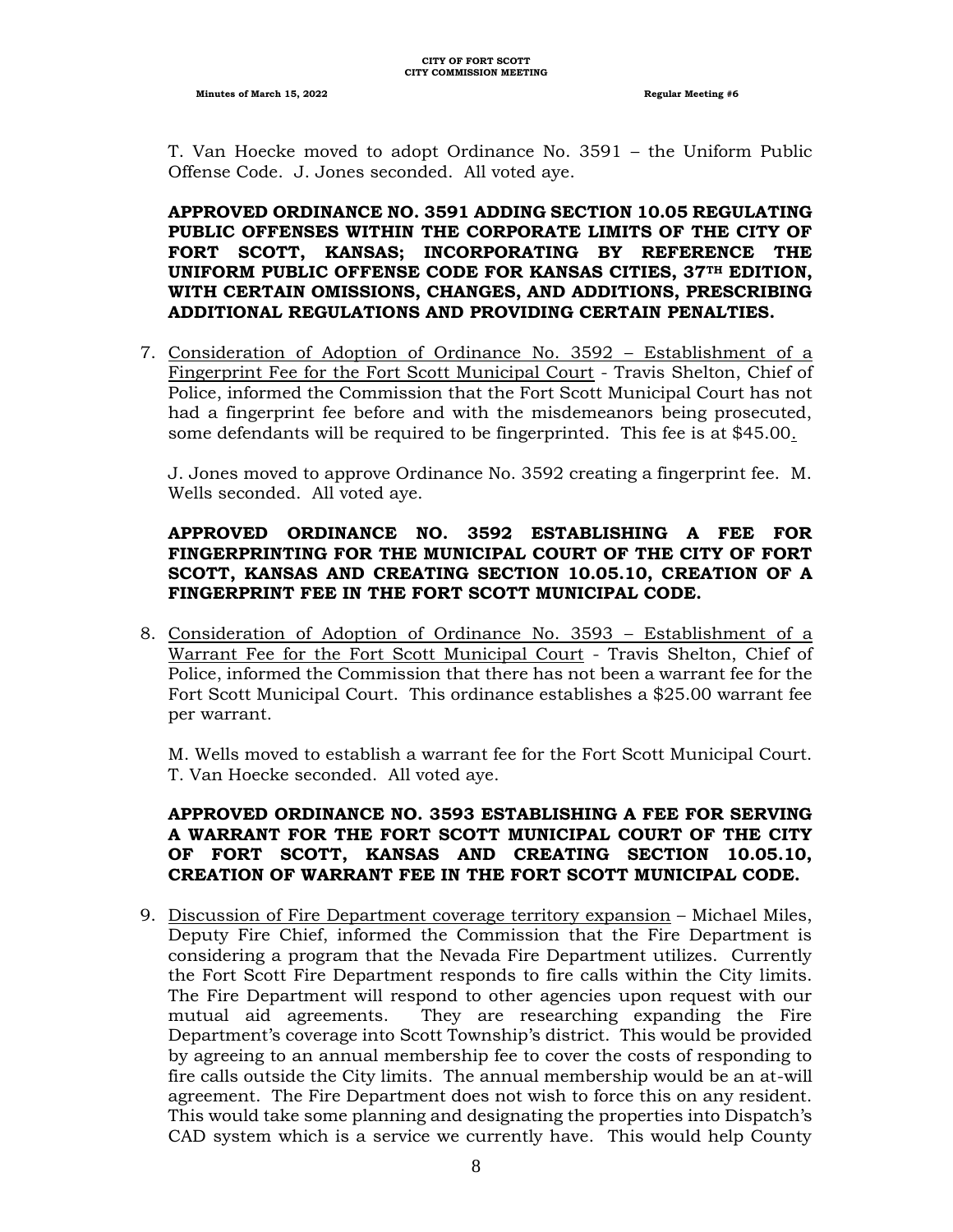residents get covered for fire protection with immediate response, as these residents are normally protected by volunteer departments. These volunteers are normally not at their stations so response times can be delayed.

From research obtained, the fees associated begin round \$150.00. This will potentially lower insurance costs for those in the township areas. ISO ratings could be lowered as well with the automatic fire response in place. The goal at the Fire Department is to create a resolution for these funds to where the revenue obtained from this agreement goes into the Fire Department's budget where it can only be used on personnel, equipment, and apparatus replacement in the future. This will benefit the City overall to assist on budget restraints at times. The documents attached in their packet are used to determine our own resolutions and policies. He would like to change the verbiage to meet our needs and standards. He has visited with the City Attorney, City Manager, and Human Resource Director to discuss this potential policy. They also attended Scott Township's board meeting and gained their approval of proceeding with this potential contract base response. He said he also talked to several homeowners in the potential coverage area and has been welcomed with high praise. This would be an approximate five (5) outside of the City limits and he included a map of that area. He asked for approval for the department to continue to get data and move forward with this possible expansion.

T. Van Hoecke moved to approve for the Fire Department to move forward with the possible expansion of coverage and continue to get data and numbers. M. Wells seconded. J. Jones, T. Van Hoecke, M. Wells, and K. Allen voted aye. P. Allen abstained. Motion carried 4-1.

#### **APPROVED FOR THE FIRE DEPARTMENT TO MOVE FORWARD WITH THE POSSIBLE EXPANSION OF COVERAGE AND CONTINUE TO GET DATA AND NUMBERS.**

Kevin Allen left the room at 8:26 p.m.

10.Consideration of Invoice – Skitch's Hauling & Excavation, Inc. - \$1,560.00 – February 2022 Port-a-Potties – Josh Jones said that this invoice has been approved by City staff and is ready for approval.

J. Jones moved to approve the Skitch's Hauling & Excavation Inc. invoice for \$1,560.00 for February 2022 port-a-potties. T. Van Hoecke seconded. J. Jones, T. Van Hoecke, and M. Wells voted aye. P. Allen voted no. Motion carried 3-1.

# **APPROVED THE SKITCH'S HAULING & EXCAVATION INC. INVOICE FOR \$1,560.00 FOR FEBRUARY 2022 PORT-A-POTTIES.**

Kevin Alen returned to the room at 8:27 p.m.

11.Discussion of National Avenue Project (Jason Dickman) – Jason said that there are two issues with National Avenue. The contract with Heckert from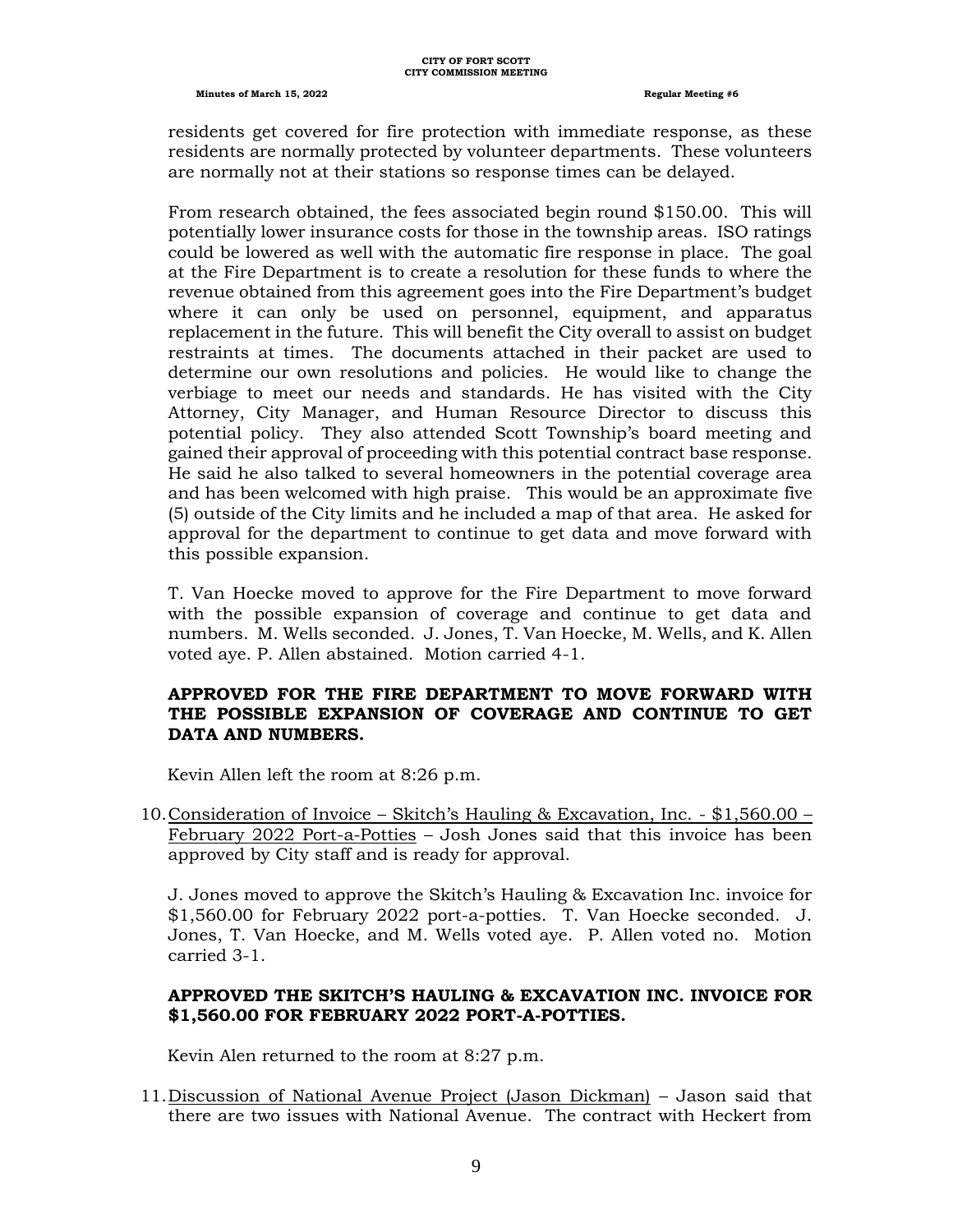$13<sup>th</sup>$  to  $17<sup>th</sup>$  on National and then there is the contract with Bettis on the overlay.

• Report on Surveying Lake Lots – Jason said that they are looking at the lake lots.

T. Van Hoecke said that the Lake Advisory Board asked that the City wait three to five years to sell any more lots and he thinks that is fine.

J. Jones said they need to be surveyed.

Jason said that it is on their schedule.

- Report on Surveying Old City Landfill property Jason said that they had a two week delay on this survey due to the weather but are back working on it.
- 12. Consideration of Woodland Hills Golf Course:
- Tournament fee change City Manager said that the Golf Course Advisory Bord met and recommended the change from \$30.00 for each tournament player to \$30.00 for each player up to 68 players, when the carts are full, to \$16.00 a player after that.

A cap of \$4,500 per day was recommended also.

J. Jones moved to approve the change in tournament fees. K. Allen seconded. All voted aye.

### **APPROVED THE CHANGE IN TOURNAMENT FEES FROM \$30.00 TO \$30.00 FOR THE FIRST 68 PLAYERS UNTIL THE CARTS RUN OUT AND THEN \$16.00 A PLAYER AFTER THAT WITH A CAP OF \$4,500.00.**

• Ordinance No. 3604 amending the board members from five to seven – City Manager said that the Advisory Board recommended changing the number of board members from five to seven members.

J. Jones moved to approve Ordinance No. 3604 amending the number of members from five to seven on the board. M. Wells seconded. All voted aye.

# **APPROVED ORDINANCE NO. 3604 UPDATING ORDINANCE NO. 3395, AMENDING THE MEMBERSHIP – TERMS OF THE FORT SCOTT GOLF COURSE ADVISORY BOARD FOR THE CITY OF FORT SCOTT AND THE FORT SCOTT MUNICIPAL CODE.**

• Consideration of Letters of Interest (two openings) – City Manager said that there were two letters of interest received for the board: Jayce Simons and Cathy Bishop.

J. Jones moved to approve the two letters of interest from Jayce Simons and Cathy Bishop for the Golf Course Advisory Board. M. Wells seconded. All voted aye.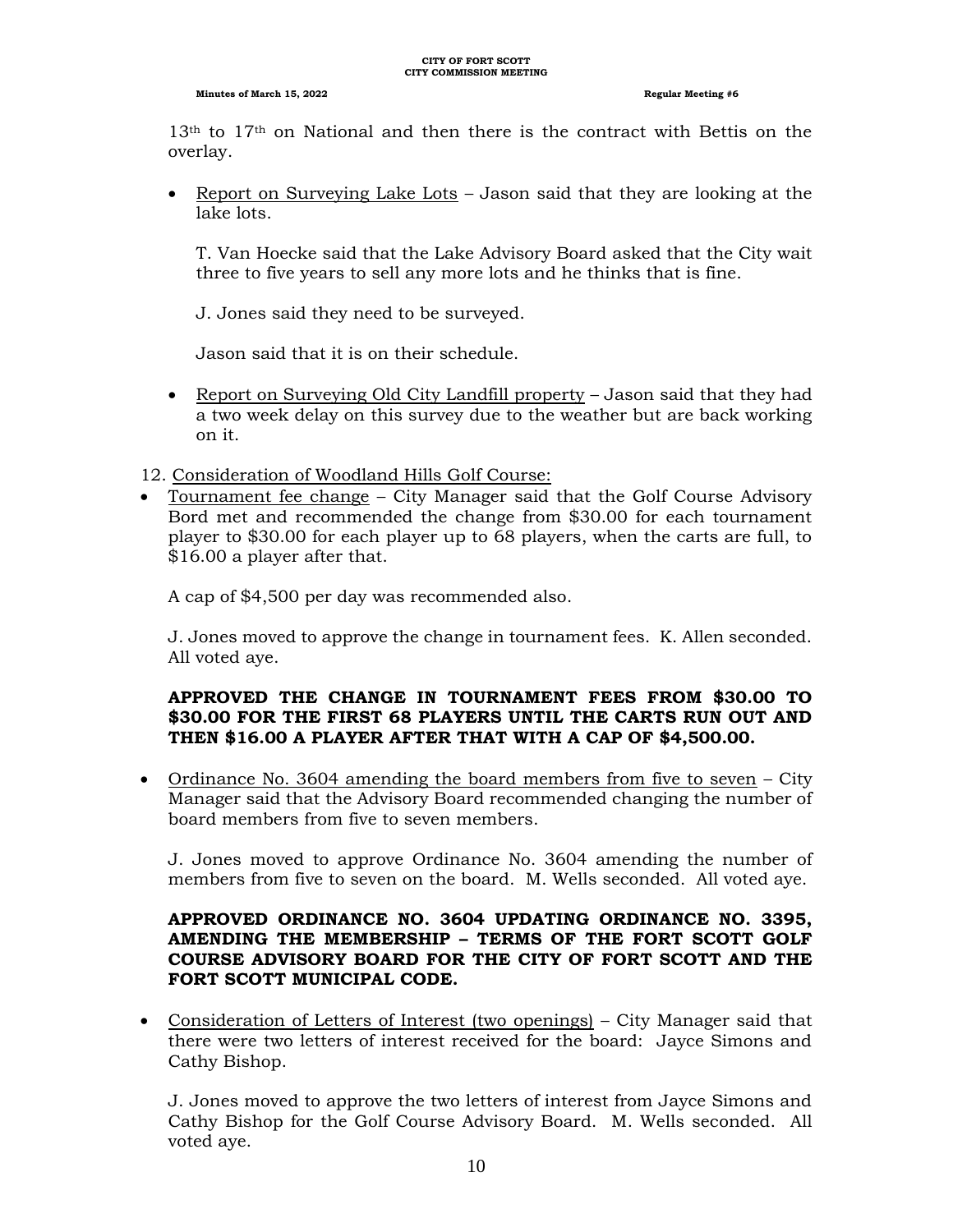#### **APPROVED LETTERS OF INTEREST FROM JAYCE SIMONS AND CATHY BISHOP FOR THE GOLF COURSE ADVISORY BOARD.**

#### **Reports and Comments:**

#### **A. Commissioner Reports and Comments:**

- A. City Manager Comments: City Manager stated that the demolition at 323 S. Hill Street done by Saker Demolition is not acceptable. He has layered the concrete and it looks horrible. It is not a clean job, and he considers it a breach of contract.
- B. City Attorney Comments: None
- C. Commissioners Reports and Comments:

J. Jones – Josh asked for an update on the parking on National in front of Margo's.

City Manager is checking into it.

He asked about the EMS coverage and if the City charged \$75.00 to every entity that utilizes it.

City Manager said that he will look into it.

J. Jones made a motion for the City to waive the EMS fees for the Mud Run event. T. Van Hoecke seconded. All voted aye.

#### **APPROVED TO WAIVE THE FEES FOR THE MUD RUN EVENT FOR EMS COVERAGE.**

P. Allen – Pete stated that three years ago he signed up to run for City Commissioner to help make some difficult decisions. He said that tonight it is apparent and clear to him that is false. He has worked tirelessly for three years to help carry the City of Fort Scott forward and improve the streets, sewer, water and infrastructure. He has not been met with the response he anticipated. He doesn't understand how they can vote against a program recommended by the City Engineer, City Manager, and two City Commissioners. He said that due to this fact he is resigning immediately from the Fort Scott City Commission.

City Attorney informed the Commission that they needed to accept his resignation and move forward with finding a replacement for him within 10 days. He also said he is sorry that Pete feels this way.

Kevin asked if they had to accept his resignation. He didn't like some of the verbiage in the policy.

Pete said it made no difference because he was done.